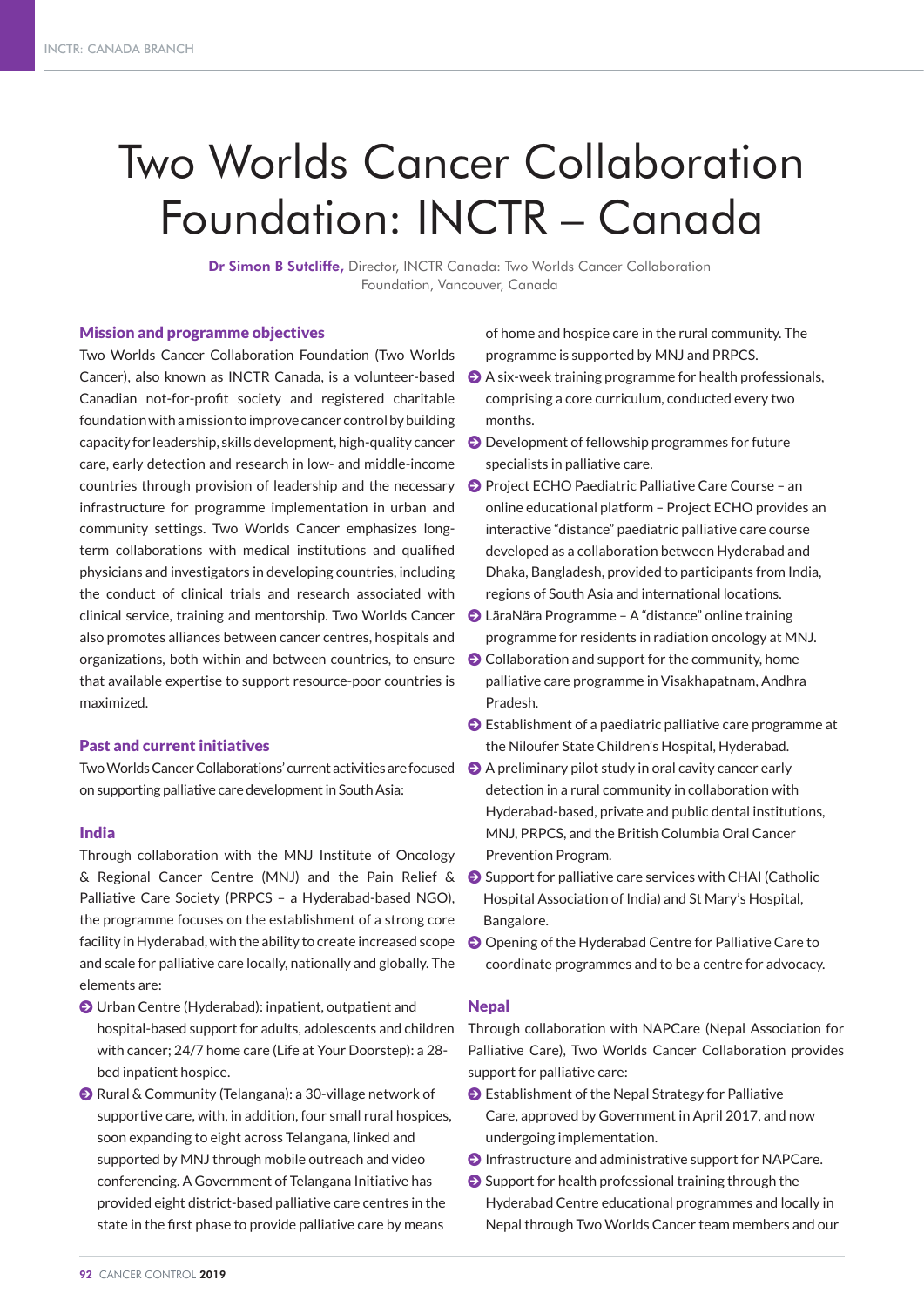local partners.

- $\bullet$  Support for the establishment of a new Hospice Nepal.
- $\bullet$  Ongoing collaboration and support with palliative care programmes at a number of sites, including Bhaktapur Cancer Hospital (Partners in Compassion), BPK Memorial Cancer Hospital, Nepal Cancer Hospital and Research Centre, Hospice Nepal, and Patan Medical School.
- $\bigcirc$  Development of a rural palliative care programme, centred around female health workers.
- J Development of children's palliative care programme.

# Sri Lanka

Initial development of palliative care services in Northern Sri Lanka, comprising:

- $\bullet$  Advice to local public health officials.
- $\bigcirc$  Health professional education through the Hyderabad Centre training course.
- **O** Conducting on-site training workshops.

#### Bangladesh

Through collaboration between Dr Megan Doherty (University of Ottawa, World Child Cancer & Dhaka Children's Hospital, Bangladesh), the Hyderabad Centre for Palliative Care and Two Worlds Cancer: Assisting in the development and delivery of an online, paediatric palliative care course – Project ECHO programme – No Pain Too Small – for participants from India, and Dhaka Children's Hospital, Bangladesh. regions of South Asia and international locations.

#### The Programme funders

Two Worlds Cancer Collaboration receives 100% of its revenue from philanthropy, comprising individual donors, foundations, gala events and website donations.

Specifically, Two Worlds Cancer receives no direct funding from governments (national or provincial, Canadian or Indian/ South Asian), or from registered health charities (NGOs).

Funding received from the private sector and industry is directly related to sponsorships and contributions in support of gala events.

Funding for the Two Worlds Cancer Collaboration programmes over the next five years approximates C\$550,000 per annum.

#### The countries/regions where we have been involved

Two Worlds Cancer Collaboration is currently present and active in South Asia: in India (MNJ Institute and Pain Relief & Palliative Care Society, Hyderabad), Nepal (NAPCare, Bharatpur Cancer Hospital and BPK Memorial Cancer Hospital, Kathmandu), Sri Lanka and Bangladesh.

The activities are conducted through core "hubs" (India and Nepal programmes), with alignment and linkage of palliative (p/t) and PRPCS for programme in regions in Telangana.

care activities with Sri Lanka (training & education) and Bangladesh (paediatric palliative care/Project ECHO).

South Asian programmes are focused on palliative care (adult, adolescent and paediatric) with modest cancer control activity through radiation residency distance-education and pilot studies in oral cavity early detection.

Two Worlds Cancer Collaboration has previously been active in palliative care in Brazil and in Tanzania, and although it has no current initiatives or palliative care activity in these regions, there is the hope that previous efforts continue to benefit programmes and individuals locally.

# The institutions and agencies that have been involved in our work

Two Worlds Cancer Collaboration is the Canadian branch of INCTR and is an active member of the network.

In India, Two Worlds Cancer works closely with the MNJ Institute and the Pain Relief & Palliative Care Society (Hyderabad).

NAPCare (Nepal Assn. for Palliative Care) is a programme partner in Nepal. A twinning project is in place between Bharatpur Cancer Hospital and Partners in Compassion, Nanaimo, BC. Formerly, BPK Memorial Hospital, Bhaktapur and the Victoria Hospice, BC, operated a twinning programme.

Collaborations exist with the Northern Province, Sri Lanka,

Online educational initiatives are part of the Project ECHO global education initiative, operated on the ZOOM video conference platform.

Research collaboration exists with the University of Edinburgh, Scotland, and an active, funded programme has been initiated with the University of Virginia, the Fogarty Foundation and NAPCare in Nepal.

#### How the programmes have been run

The Canadian component comprises 16 volunteers: health professionals *(12)*; fundraisers (1); communications/ marketing/photojournalism (3) and three contracted staff – an Executive Director (0.5 p/t), an Admin/Operations Assistant (0.2 FTE); and Accounting, Audit & Payroll (2 p/t FTE).

Two Worlds Cancer Collaboration administrates and manages the operations as a virtual enterprise based in BC, Canada, engaging with the host partner by regular ZOOM video conferences, conducting monthly executive meetings of Two Worlds Cancer volunteers and staff by video conference, and being present onsite in South Asia for 2-4 weeks per year.

In India, Two Worlds Cancer pays the compensation for the Executive Director (1 FTE); Executive Assistant (p/t); Pediatric Palliative Care Consultant (1 FTE), Palliative Care Medical Officer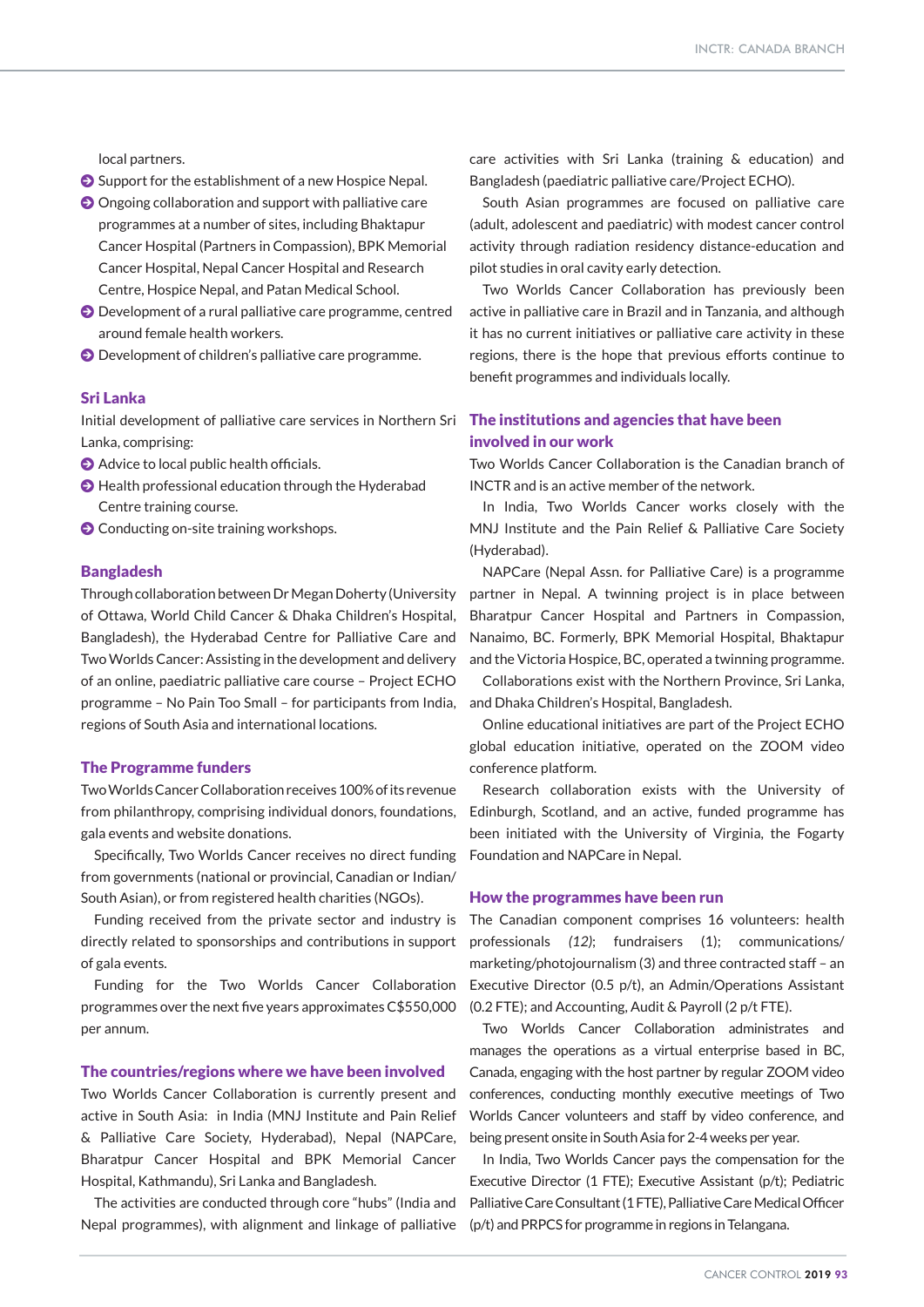PROGRAMME OUTCOMES AND ACHIEVEMENTS: A BRIEF REPORT (INDIA)

Activity statistics for the Hyderabad Palliative Care Program include:

# MNJIO (2017-18)

*Adult Palliative Care* New patients Review patients 3,790 10,647

#### *Morphine consumption*

Adults Pediatrics Kg. 9.592 G. 482

No of 6 Week certificate courses: 7 courses

No of candidates trained: Doctors: 29 Nurses: 38 Social Workers: 09 Pharma D/ Counsellors'/ ANMs/ Physiotherapists: 16

#### PAIN RELIEF AND PALLIATIVE CARE SOCIETY HOME-BASED PALLIATIVE CARE PROGRAM

| <b>Total Number</b>         | Total | Total                       | Bereavement Total    |               |
|-----------------------------|-------|-----------------------------|----------------------|---------------|
| of Registrations New Visits |       | <b>Review Visits Visits</b> |                      | <b>Visits</b> |
| 550                         | 495   | 7.534                       | $\angle$ 91 $\angle$ | 3,120         |

# PAIN RELIEF AND PALLIATIVE CARE SOCIETY KUMUDINI DEVI PALLIATIVE CARE CENTRE, HOSPICE Male Female Children Total 349 318 56 717

# MNJ INSTITUTE PAEDIATRIC PALLIATIVE CARE

New Patients Review Patients

418 6,157

# DISTRICT-BASED PC PROGRAM

(JUNE-AUGUST 2018) Total Patients seen in IP- 406 Total patients seen in Home care- 1,893 Patients identified in Survey – 1,891

# MNJ INSTITUTE & PAIN RELIEF AND PALLIATIVE CARE SOCIETY RURAL OUTREACH PROGRAM

For the Chevalla community palliative care programme, a sample of the capacity-building support provided by the Hyderabad palliative care programme is as follows (2017):

# Clinical Services

- J Physician consultation and management of pain and other symptoms and end-of-life care.
- $\Theta$  Nursing care such as care of the bedridden, wound care, oral care, catheterization, administration of drugs.
- $\Theta$  Daily ambulation for bedridden patents.
- $\Theta$  Communication and education of patient/family by checking insight, setting up goals of care, eliciting expectations and clarifying concerns.
- $\Theta$  Physiotherapy: exercises, training of the family to maintain exercises at home and efforts at rehabilitation.
- $\Theta$  Multidisciplinary team activities, such as care plans and decision-making, homecare plan, reviews, referrals, reports, interactions with field support team and mortality meeting.

# Educational activities in the team

- J Visiting experts, Dr Gayatri Palat (PC physician), Mr Swaroop (PC nurse specialist).
- $\Theta$  Thrice-weekly online learning sessions via ZOOM with topics including: nursing procedures, nursing care plans and managing oedema of the neck (Ryle's tube insertion and medication).

# Other activities

- Awareness camp for caregivers of stroke patients in the community.
- $\Theta$  Multi-purpose community health workers: houseto-house survey for palliative care patients in 948 houses, one awareness meeting and three focus group discussions on palliative care.
- Area Hospital: to improve the scope of care, there is a constant interaction and engagement of rural hospice team with the area hospital doctors and staff. Some of the efforts had been to facilitate the application of a morphine licence with the drug controller, creation of the essential drug list for palliative care working with the hospital pharmacist, laundry and bio-waste disposal services.

# Future plans and goals for the period 2019-2023:

# Programmes:

- $\Theta$  Continue to build "core" institution-based strength (Hyderabad), and community "scale-up" and support for continuing development of palliative care programmes in Telangana and other locations in India, Nepal, Sri Lanka and Bangladesh.
- **O** Develop the Hyderabad Centre for Palliative Care as an independently-governed resource for palliative care development in Telangana, India and South Asia through networked collaboration locally, nationally and internationally.

# Two Worlds Cancer/INCTR-Canada:

 $\Theta$  Strengthen infrastructure: administration, operations and fundraising through appointment of a dedicated fundraising professional, establishment of a Two Worlds Cancer Collaboration Board of Directors and strengthen governance.